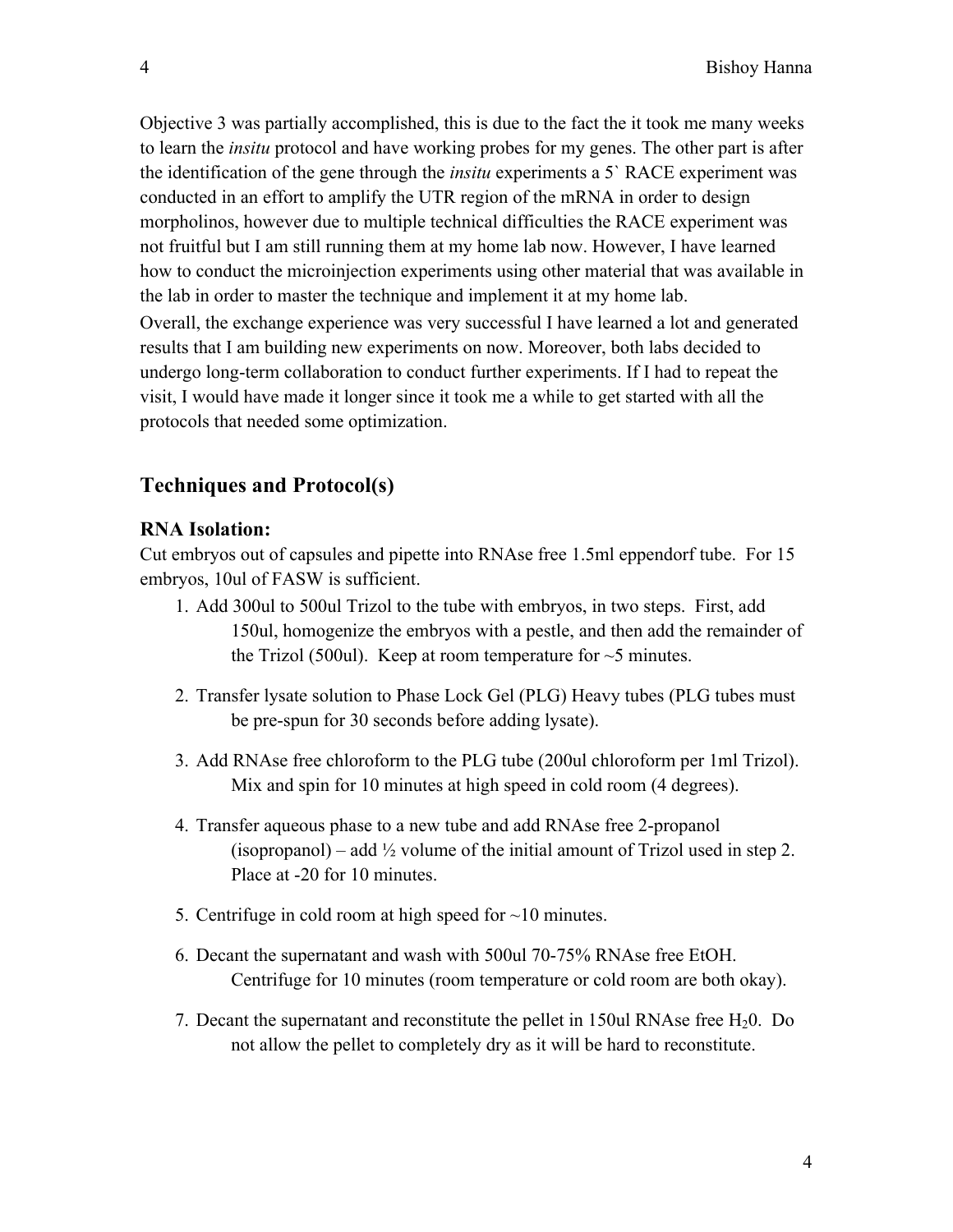- 8. Transfer the solution to a new PLG tube. Add 150ul RNAse free phenol/chloroform and spin for 5 minutes. Add 150ul RNAse free chloroform and spin for another 5 minutes.
- 9. Transfer the aqueous layer to a new tube and add  $1/10<sup>th</sup>$  volume ammonium acetate and an equal volume of RNAse free 2-propanol. Place at -20 degrees for 10 minutes and centrifuge in the cold room for 10 minutes.
- 10. Decant the supernatant and wash the pellet with 500ul 70-75% RNAse free EtOH. Spin for 10 minutes (cold room or room temp).
- 11. Decant the supernatant and reconstitute the pellet in the desired amount of RNAse free water (5-20ul).

#### **First-Strand cDNA Synthesis**

1) Preheat the thermal cycler to 65°C.

2) Combine the following in a separate 0.2-ml thin-walled PCR tube or plate well at room temperature or on ice:

> Template RNA 5 µl Primer (50  $\mu$ M oligo(dT), or 50 ng/µl random hexamers) 1 µl Annealing Buffer 1 µl RNase/DNase-free water to 20 µl

3) Incubate in a thermal cycler at 65°C for 5 minutes, and then cool down at room temperature or on ice for at least 1 minute. Collect the contents by brief centrifugation. 4) Remove the seal/caps from the RTS plate/strip wells. Add the RNA/primer mix to the pellet in a well at room temperature.

5) Seal the plate/strip wells (see page 2 for sealing instructions) and vortex for 5–10 seconds. Note: Vortexing is crucial to ensure complete dissolution of the pellet. Centrifuge briefly to collect the contents, and then incubate as follows:

Oligo(dT)20 or GSP primed: 50 minutes at 50°C Random hexamer primed: 5–10 minutes at 25°C, followed by

50 minutes at 50°C

6. Terminate the reactions at 85°C for 5 minutes, and then cool down at room temperature or on ice.

Store the cDNA synthesis reaction at -20°C, or proceed directly to PCR. Better results are achived when combining both random primers with oligo (dT) in separate reactions.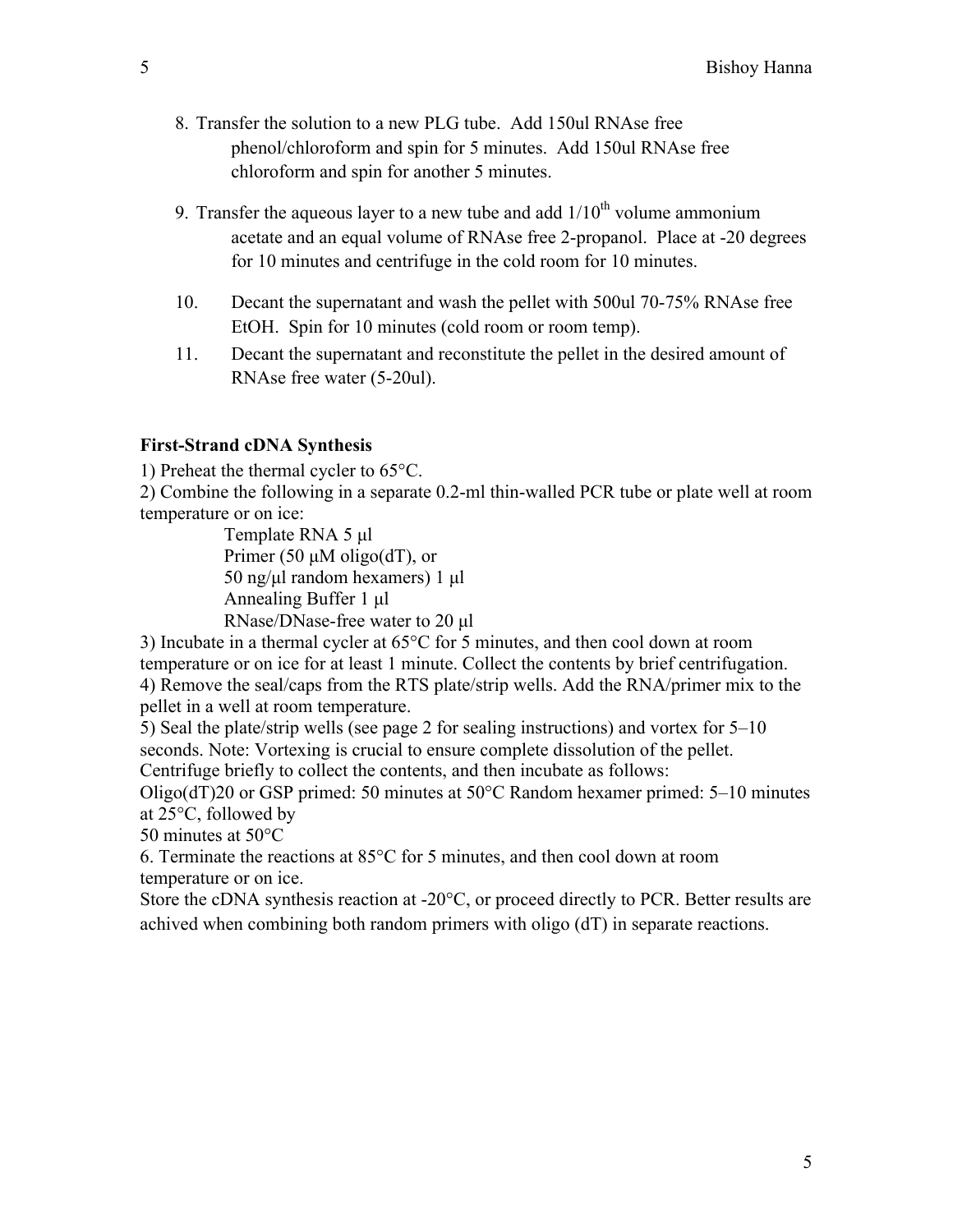#### **Probes Primer Design**

1. Open BatchPrimer3 and input your sequences using the instructions.

- 2. Set Product Min to about 300, Optimum to 700, Max to 1000;
- 4. Click "Select Primers"

5. Paste the T7 sequence TAATACGACTCACTATAGGG to the 5' end of the forward primer

for example, 5' TAATACGACTCACTATAGGGtcacgacccatttggactgac 3'

5. Paste the T3 sequence AATTAACCCTCACTAAAGGG to the 5' end of the reverse primer

for example, 5' AATTAACCCTCACTAAAGGGgaagaagagaacgcgtgacc 3'

Some sets worked best with a standard run, other primer pairs worked best in a step up run.

The PCR products will have T7 and T3 sites on each end so that you can use your PCR product as template for both sense (T7) and antisense (T3) probes.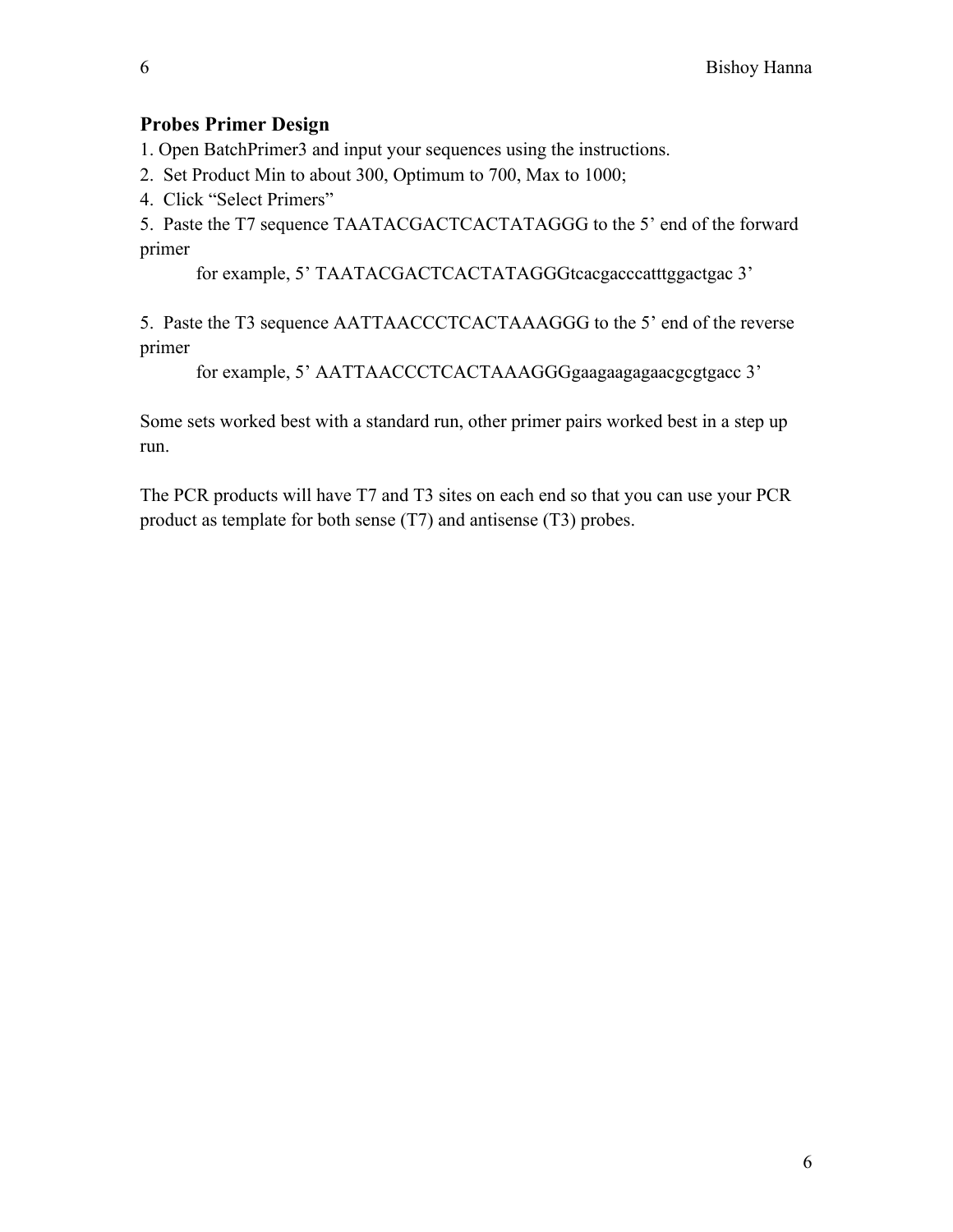### **Probe making**

### **PCR recipe:**

- 2.5 µl 10x Buffer (labeled 1)
- 0.4  $\mu$ l 10  $\mu$ M dNTP mix
- $\bullet$  1 µl cDNA
- 19.98 µl ddH2O
- $\bullet$  0.125 µl TAQ (DNA Pol. Mix)

Multiply by number of genes  $+0.5$  to make master mix. Make sure master mix is thoroughly mixed (vortex and or pipette up and down). Add 24 µl of master mix to each PCR tube with 0.5 µl F primer and 0.5 µl R primer. Use a step up protocol on the PCR machine.

Visualize on 1% agarose gel using 5  $\mu$ l of the reaction + 2 dye. Run at 80-85 volts for at least an hour with a 1 Kb ladder or similar DNA ladders.

# **Probe Synthesis:**

- 6 µl ddH2O
- $\cdot$  4 µl 5x transcript buffer
- $2 \mu 10.1 \text{ M DTT}$
- 2 µl digNTPs
- 1 µl T3 or T7 RNA polymerase (T7 for Sense T3 for Anti-sense)

Multiply by the number of genes plus 0.5 to make master mix. If making sense control probes (T7) as well as anti-sense T3 probes, make a second master mix. Add 15 ul of master mix to each 1.5 ml eppi tube with 5 µl of PCR product. Mix.

- 1. Incubate tubes in 37 °C water bath for at least 2 hours
- 2. Add 0.5 µl DNAase 1 to each tube, mix
- 3. Incubate at 37 °C for 15-30 minutes
- 4. Add 80 µl ddH2O, 10 µl LiCl , 200 µl ice cold 100% EtOH, and 0.5 µl LPA. Mix well (by inverting)
- 5. Incubate at least 15 minutes (or overnight) at -20° C

7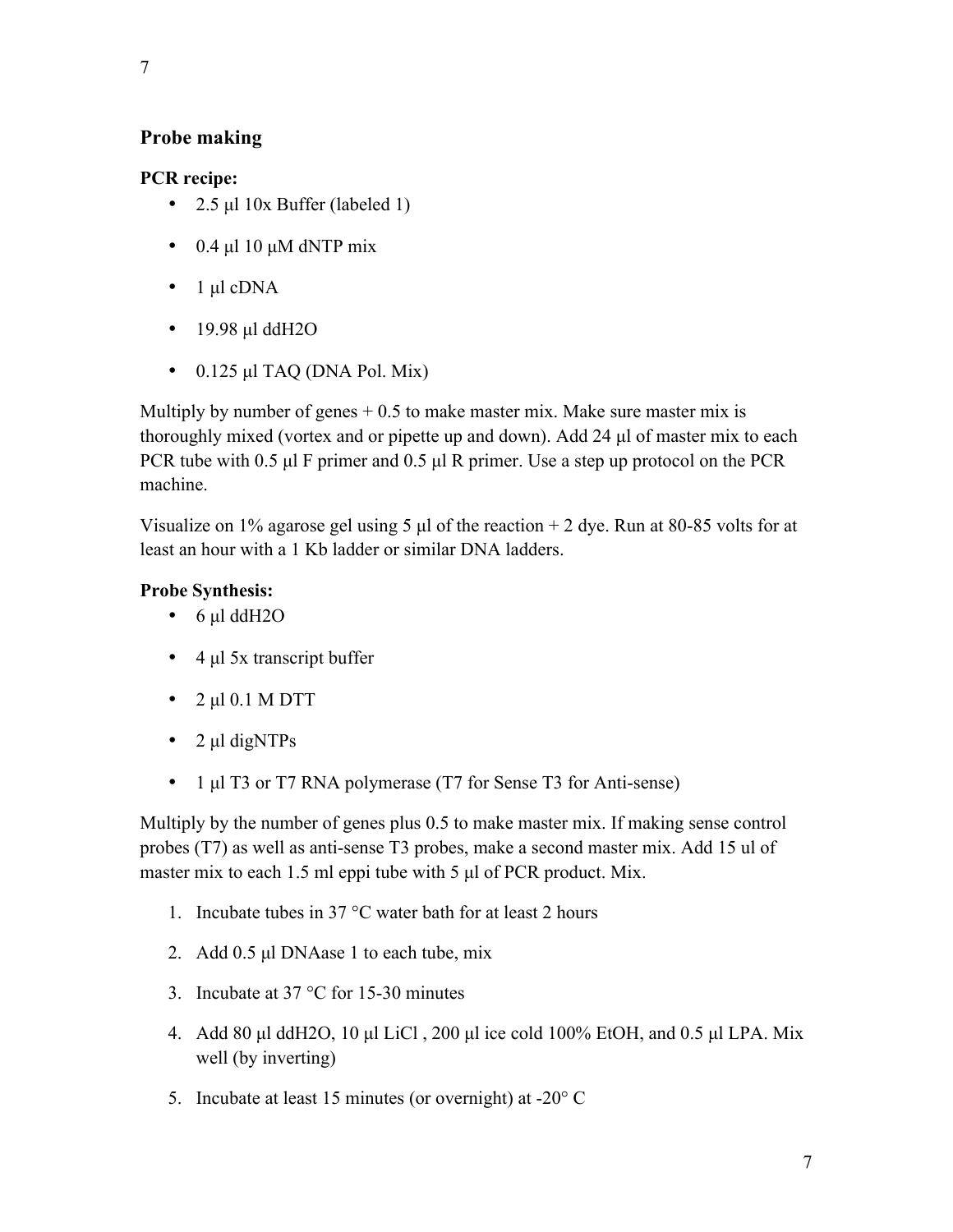- 6. Centrifuge 10 minutes at  $4^{\circ}$ C (pre-cool the centrifuge)
- 7. Locate pelted RNA, remove supernatant
- 8. Wash with 750 µl 75% EtOH
- 9. Centrifuge 10 minutes at room temperature
- 10. Locate pellet, remove supernatant
- 11. Air dry 1-2 minutes (not more than 2 minutes)
- 12. Re-suspend RNA pellet in 50 Hyb solution without blockers

### **Ilyanassa in situ protocol**

#### **Rehydration:**

-Add RNAse-free PBTw to a clean 9-well plate. Pipet embryos from tubes into the PBTw.

-Wash 3X 5' with 400 µl RNAse-free PBTw

-Transfer embryos to RNAse-free 1.5 ml tube

-Wash 5' with 400  $\mu$ l 0.1M TEA

-Wash 10' with 500 µl 0.1M TEA +10 µl/ml acetic anhydride added right before use

-Add 500 ul 0.1M TEA +20 µl/ml acetic anhydride (added right before use); incubate 10'

-Wash 3X with 500 µl PBTw RNAse-free

### **Pre-hybridization:**

-Wash 10' with 400 ml Hyb w/ no blockers RNAse-free

-Replace with 400 µl Hyb w/ blockers and incubate for 2-3 hours at 68C

### **Hybridization**:

-Dilute probe in Hyb w/ blockers and heat for 10 minutes at 68 C

-Replace pre-hyb with probe dilution and incubate at 68 C overnight

### **Washing**:

-Preheat Hyb  $w/$  no blockers (not RNAse-free) to hyb temp ( $\sim 68$  C).

-Wash with 1 ml hot Hyb 3X over 2 hours.  $({\sim}$  Every 40 minutes)

-After 3 washes replace with 500 µl PBTw, mix, wait 5-10 minutes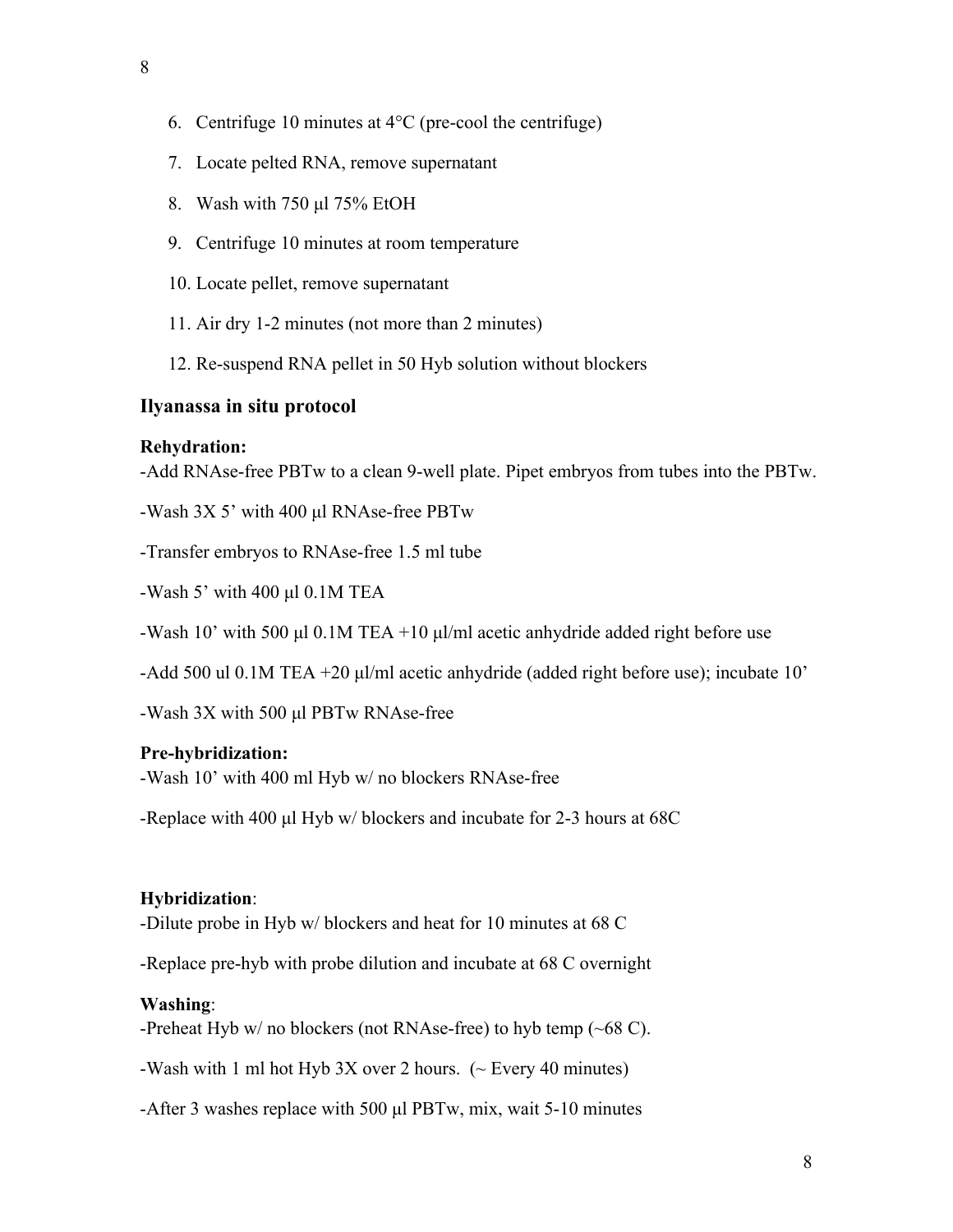9

#### **Blocking:**

-Wash 3 times for 10 minutes with PBTw2%BSA

#### **Anti-Dig antibody:**

-Dilute Roche sheep anti-Dig-AP to 1:1500 in PBTw+2%BSA. Make  $\sim$  150 ul per tube.

-Remove last blocking wash, add antibody dilution, incubate RT overnight.

#### **Antibody Washing:**

-Wash 3X fast with PBTw in tubes, move to clean glass 9-well plate, wash every 10 minutes for an hour.

### **Developing:**

-Wash 2 times for 5 minutes with AP developing buffer.

-Make AP developing solution by adding  $3.5 \mu$ /ml BCIP and  $3.5 \mu$ /ml NBT to developing buffer. Vortex after adding each substrate.

-Add developing solution to all wells. Keep dish in dark at RT.

-Watch for the first  $\sim$ 30 minutes to make sure it is not going to come up immediately, check at 5 minutes, 30 minutes and then 1 h and hourly thereafter.

-Stop reaction by washing with PBTw, counterstain with 500 ng/ml DAPI in PBTw for 15-30 minutes, wash 3 times PBTw, Mount in 80% glycerol. Store at 4C.

# **Injection**

- 1. Using a glass slide, scratch a groove that is roughly as deep as the diameter of the embryo into the bottom of the 60-mm polystyrene Petri dish. Embryos will eventually be pipetted into this groove for the injections.
- 2. Filter the injection solution through a spin column. Use  $6 \mu l$  of 1x injection buffer to wet the filter and remove the flowthrough before applying the injection solution. This prevents the loss of the injection solution into the filter pad.
- 3. Back-fill the microinjection capillaries with the filtered injection solution using a Microloader tip
- 4. Attach the needle to microinjector, angle it at 30–45° from the horizontal, and perform a test injection into the seawater solution to verify that the correct puff size is being delivered and adjust pressure accordingly.